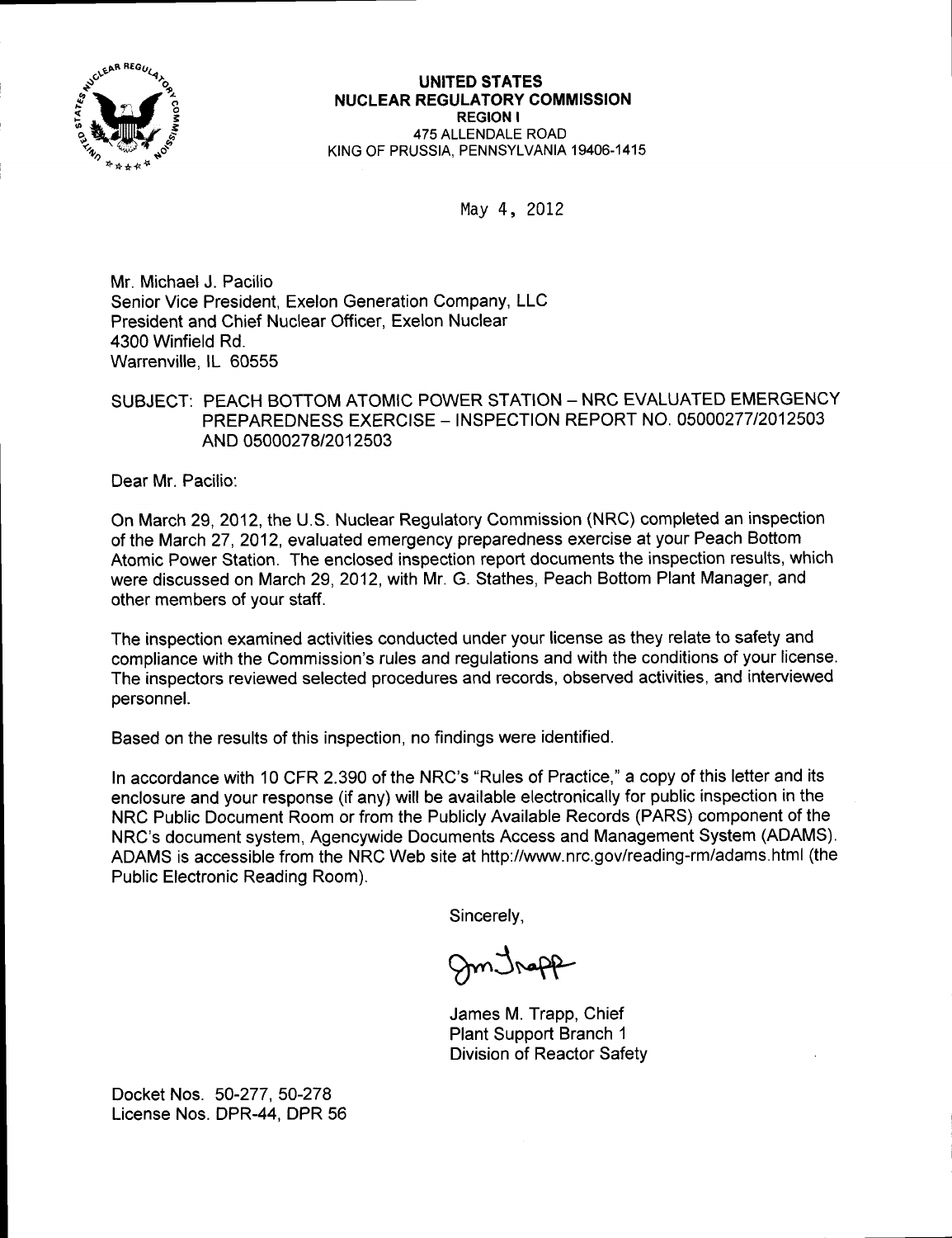Mr. Michael J. Pacilio Senior Vice President, Exelon Generation Company, LLC President and Chief Nuclear Officer, Exelon Nuclear 4300 Winfield Rd. Warrenville, lL 60555

#### SUBJECT: PEACH BOTTOM ATOMIC POWER STATION - NRC EVALUATED EMERGENCY PREPAREDNESS EXERCISE - INSPECTION REPORT NO. 05000277/2012503 AND 05000278/2012503

Dear Mr. Pacilio:

On March 29,2012, the U.S. Nuclear Regulatory Commission (NRC) completed an inspection of the March 27,2012, evaluated emergency preparedness exercise at your Peach Bottom Atomic Power Station. The enclosed inspection report documents the inspection results, which were discussed on March 29,2012, with Mr. G. Stathes, Peach Bottom Plant Manager, and other members of your staff.

The inspection examined activities conducted under your license as they relate to safety and compliance with the Commission's rules and regulations and with the conditions of your license. The inspectors reviewed selected procedures and records, observed activities, and interviewed personnel.

Based on the results of this inspection, no findings were identified.

In accordance with 10 CFR 2.390 of the NRC's "Rules of Practice," a copy of this letter and its enclosure and your response (if any) will be available electronically for public inspection in the NRC Public Document Room or from the Publicly Available Records (PARS) component of the NRC's document system, Agencywide Documents Access and Management System (ADAMS). ADAMS is accessible from the NRC Web site at http://www.nrc.gov/reading-rm/adams.html (the Public Electronic Reading Room).

Sincerely,

/RN

James M. Trapp, Chief Plant Support Branch <sup>1</sup> Division of Reactor Safety

Docket Nos. 50-277, 50-278 License Nos. DPR-44, DPR 56

DOCUMENT NAME: G:\DRS\Plant Support Branch 1\Barr\EP Ex12 Peach Bottom\PB EP EX 2012 Report.docx ADAMS ACCESSION NUMBER: ML12128A107

| $\triangledown$<br><b>SUNSI Review</b> |               | ΙV<br>Non-Sensitive<br>Sensitive |               | V | <b>Publicly Available</b><br>Non-Publicly Available |  |
|----------------------------------------|---------------|----------------------------------|---------------|---|-----------------------------------------------------|--|
| <b>OFFICE</b>                          | <b>RI/DRS</b> | <b>RI/DRS</b>                    | <b>RI/DRS</b> |   |                                                     |  |
| <b>NAME</b>                            | SBarr         | PKrohn                           | <b>JTrapp</b> |   |                                                     |  |
| <b>DATE</b>                            | 5/7/12        | 5/4/12                           | 5/4/12        |   |                                                     |  |

OFFICIAL RECORD COPY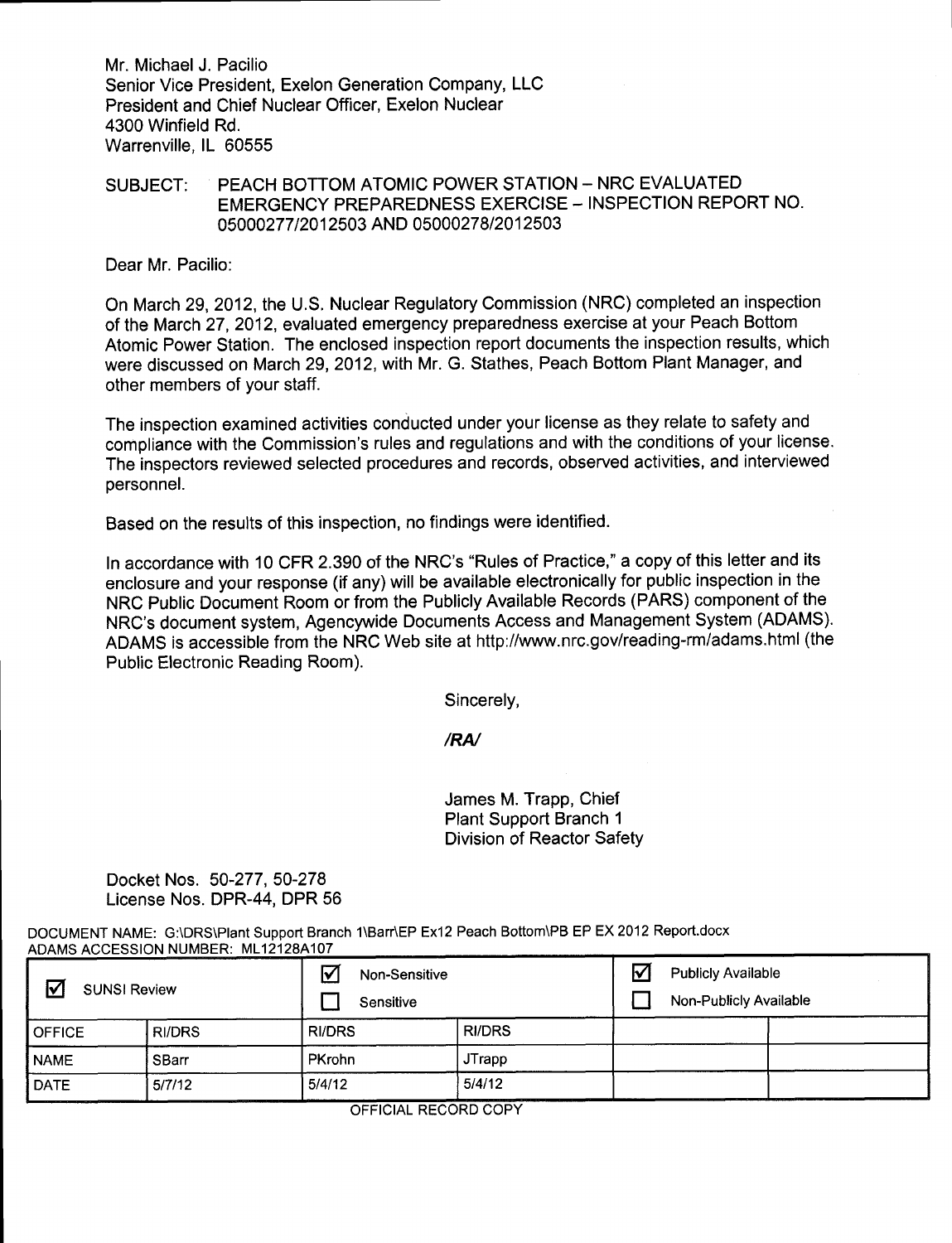M. Pacilio <sup>2</sup>

Enclosure:

NRC lnspection Report No. 05000277/2012503 and 0500027812012503

cc w/encl:

G. Cannon, Director, PA Emergency Management Agency (PEMA) and Office of Homeland Security Advisor

R. Ayers, Deputy Mgr., Harford County Div. of Emergency Operations

S. Ayers, Emergency Planner, Harford County Div. of Emergency Operations

R. Brooks, Director, Cecil County Dept. of Emergency Services

D. Hammons, RAC, FEMA Region lll

cc w/encl: Distribution via ListServ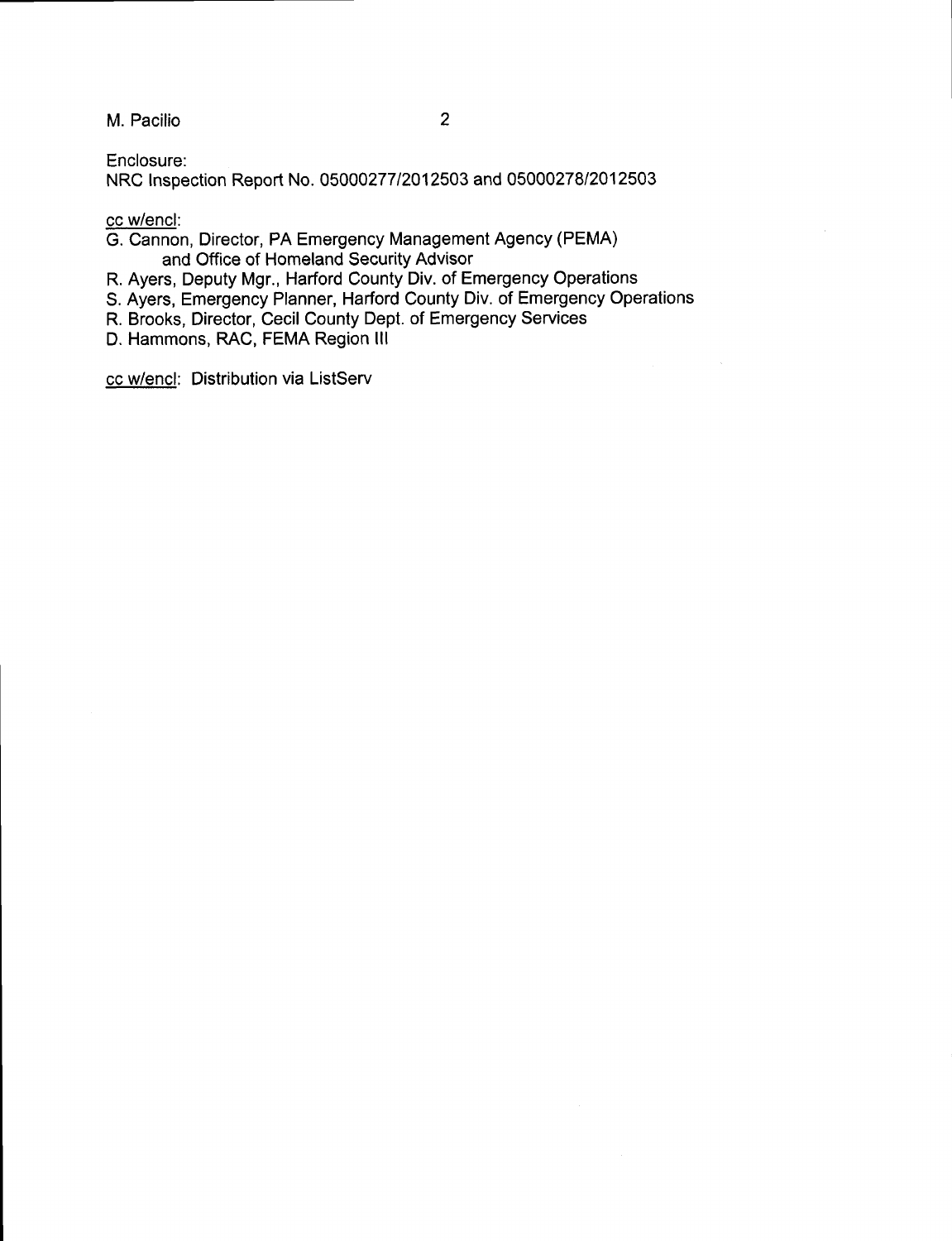M. Pacilio 3

| Distribution w/encl:                 | (via E-mail)         |  |  |  |  |
|--------------------------------------|----------------------|--|--|--|--|
| W. Dean, RA                          | (R1ORAMAIL Resource) |  |  |  |  |
| D. Lew, DRA                          | (R1ORAMAIL Resource) |  |  |  |  |
| D. Roberts, DRP                      | (R1DRPMAIL Resource) |  |  |  |  |
| J. Clifford, DRP                     | (R1DRPMail Resource) |  |  |  |  |
| C. Miller, DRS                       | (R1DRSMail Resource) |  |  |  |  |
| P. Wilson, DRS                       | (R1DRSMail Resource) |  |  |  |  |
| P. Krohn, DRP                        |                      |  |  |  |  |
| A. Rosebrook, DRP                    |                      |  |  |  |  |
| S. Ibarrola, DRP                     |                      |  |  |  |  |
| E. Miller, DRP                       |                      |  |  |  |  |
| S. Hansell, DRP, SRI                 |                      |  |  |  |  |
| A. Ziedonis, DRP, RI                 |                      |  |  |  |  |
| A. Rao. DRP, Acting RI               |                      |  |  |  |  |
| S. Schmitt, DRP, AA                  |                      |  |  |  |  |
| M. McCoppin, RI OEDO                 |                      |  |  |  |  |
| <b>RidsNrrPMPeachBottom Resource</b> |                      |  |  |  |  |
| RidsNrrDorlLpl1-2 Resource           |                      |  |  |  |  |
| <b>ROPreports Resource</b>           |                      |  |  |  |  |
| D. Bearde, DRS                       |                      |  |  |  |  |
| S. Barr, DRS                         |                      |  |  |  |  |
| J. Trapp, DRS                        |                      |  |  |  |  |
| R. Kahler, NSIR/EPD                  |                      |  |  |  |  |

S. LaVie, NSIRYEPD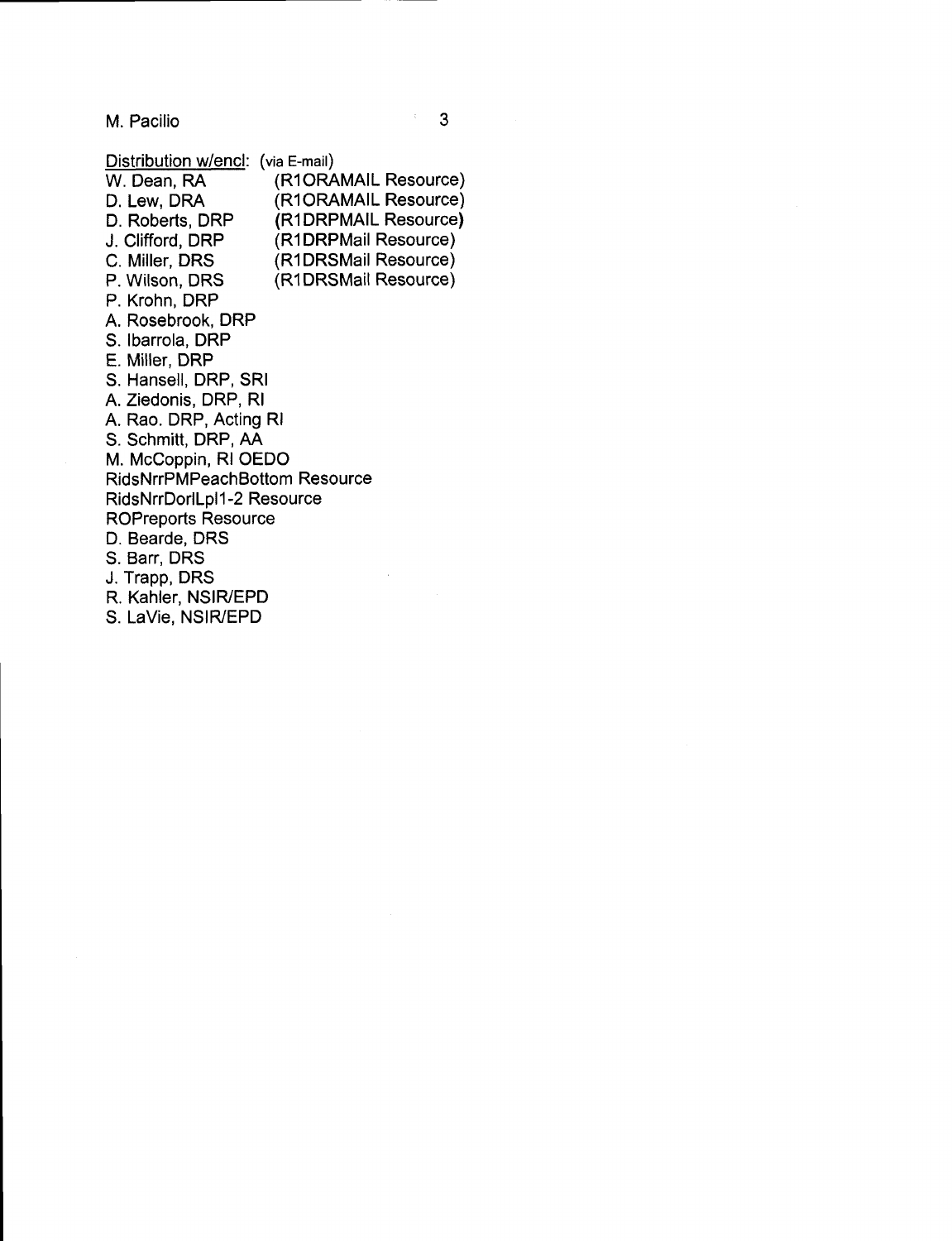# U.S. NUCLEAR REGULATORY COMMISSION

## REGION I

| Docket Nos:        | 50-277, 50-278                                                                                                                                                                                                                                                                                                                                                           |
|--------------------|--------------------------------------------------------------------------------------------------------------------------------------------------------------------------------------------------------------------------------------------------------------------------------------------------------------------------------------------------------------------------|
| License Nos:       | DPR-44, DPR-56                                                                                                                                                                                                                                                                                                                                                           |
| <b>Report Nos:</b> | 05000277/2012503, 05000278/2012503                                                                                                                                                                                                                                                                                                                                       |
| Licensee:          | <b>Exelon Generation Company, LLC</b>                                                                                                                                                                                                                                                                                                                                    |
| Facility:          | Peach Bottom Atomic Power Station, Units 2 and 3                                                                                                                                                                                                                                                                                                                         |
| Location:          | Delta, Pennsylvania                                                                                                                                                                                                                                                                                                                                                      |
| Dates:             | March 26 - March 29, 2012                                                                                                                                                                                                                                                                                                                                                |
| Inspectors:        | S. Barr, Sr. Emergency Preparedness Inspector, DRS, Region I (Lead)<br>S. LaVie, Sr. Emergency Preparedness Specialist, NSIR<br>E. Miller, Project Engineer, DRP, Region I<br>C. Crisden, Emergency Preparedness Inspector, DRS, Region I<br>K. Hussar, Physical Security Inspector, DRS, Region I (Training)<br>C. Lally, Operations Engineer, DRS, Region I (Training) |
| Approved By:       | James M. Trapp, Chief<br>Plant Support Branch 1<br><b>Division of Reactor Safety</b>                                                                                                                                                                                                                                                                                     |

Enclosure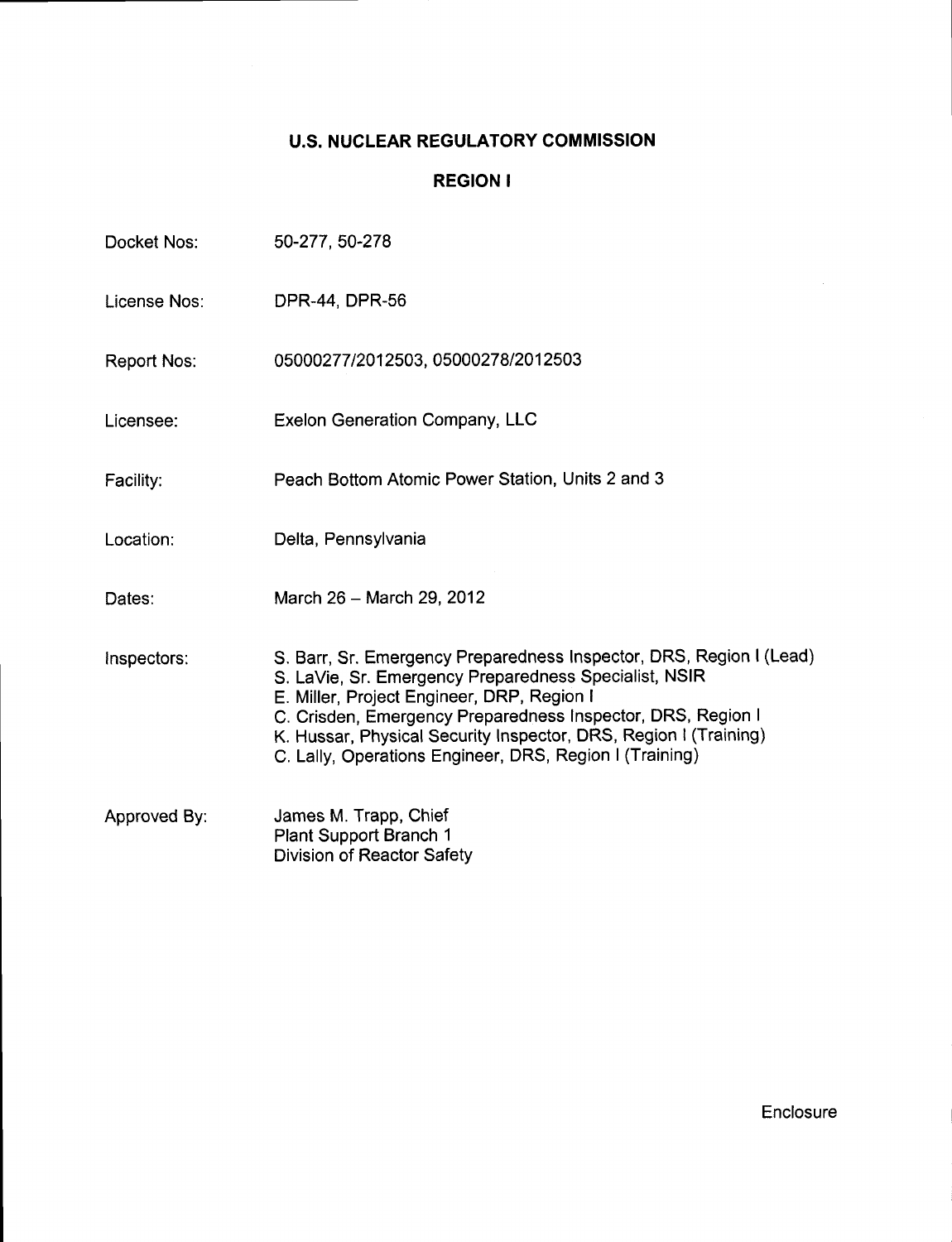### SUMMARY OF FINDINGS

lR 0500027712012503,0500027812012503;312612012-312912012; Peach Bottom Atomic Power Station; Exercise Evaluation; Emergency Preparedness Performance Indicators.

This was an announced inspection conducted by three region-based inspectors and one headquarter-based inspector. No findings of significance were identified. The NRC's program for overseeing the safe operation of commercial nuclear power reactors is described in NUREG-1649, "Reactor Oversight Process," Revision 4, dated December 2006.

#### Cornerstone: Emergency Preparedness

A. NRC-Identified and Self-Revealing Findings

No findings were identified.

- B. Licensee-ldentified Findinqs
	- None.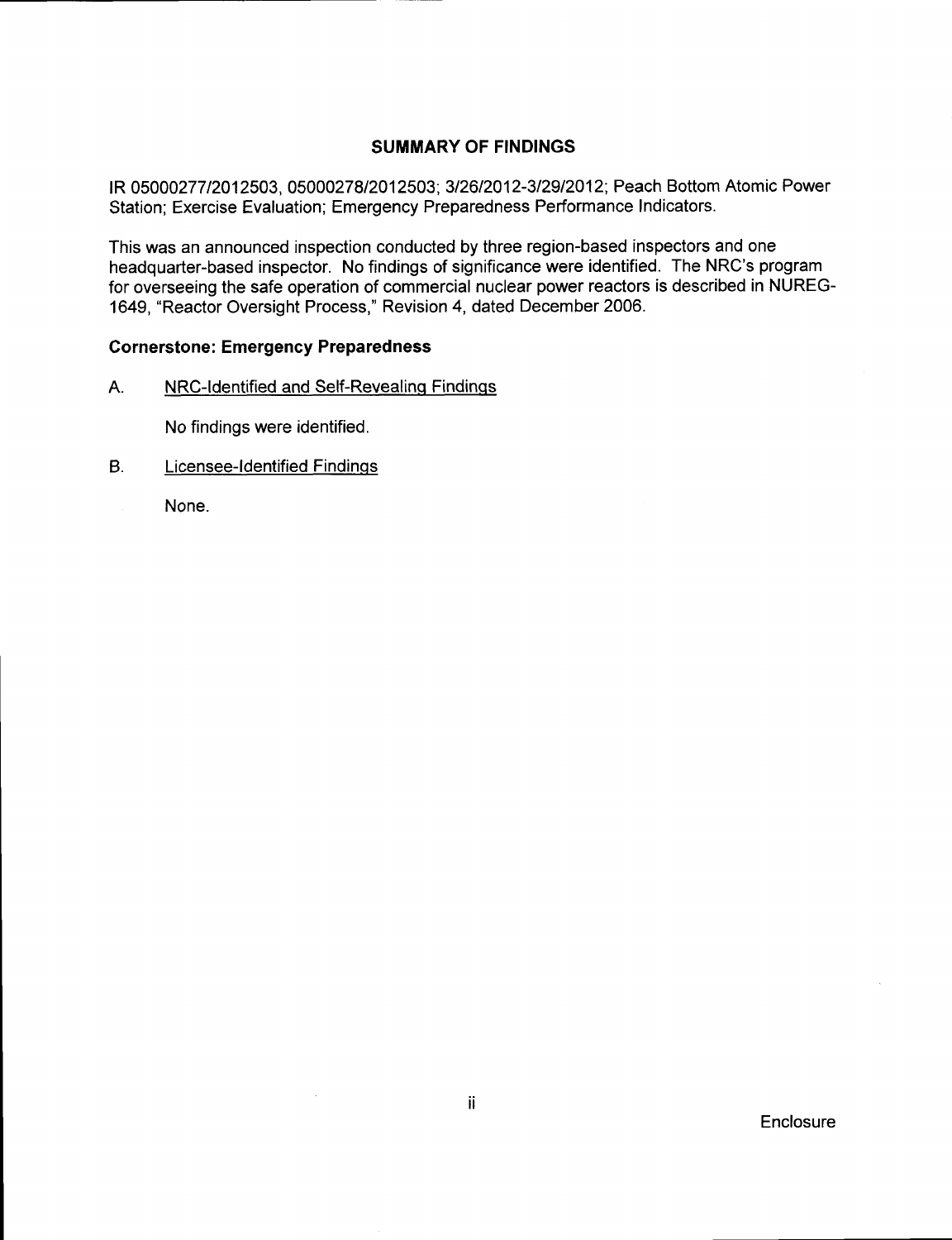#### REPORT DETAILS

#### 1. **REACTOR SAFETY**

Cornerstone: Emergency Preparedness (EP)

#### 1EP1 Exercise Evaluation (71114.01 - 1 Sample)

#### a. Inspection Scooe

Prior to the March 27, 2012, emergency preparedness exercise, the NRC inspectors conducted an in-offlce review of the exercise objectives and scenario, which Exelon had submitted to the NRC, to determine if the exercise would test major elements of the Peach Bottom Emergency Plan as required by 10 CFR 50.47(b)(14). This overall exercise inspection activity represented the completion of one sample on a biennial cycle.

The exercise evaluation consisted of the following review and assessment:

- The adequacy of Exelon's performance in the biennial full-participation exercise regarding the implementation of the risk-significant planning standards (RSPS) described in 10 CFR  $50.47(b)(4)$ ,  $(5)$ ,  $(9)$ , and  $(10)$ , which are: emergency classification; offsite notification; radiological assessment; and protective action recommendations, respectively.
- The overall adequacy of Exelon's Peach Bottom emergency response facilities with  $\bullet$ regard to NUREG-0696, "Functional Criteria for Emergency Response Facilities," and Emergency Plan commitments. The facilities assessed were the Control Room Simulator, Technical Support Center (TSC), Emergency Operations Facility (EOF), and Joint Information Center (JlC).
- A review of other performance areas, such as: the Peach Bottom emergency response organization's (ERO's) recognition of abnormal plant conditions; command and control; intra- and inter-facility communications; prioritization of mitigating activities; utilization of repair and field monitoring teams; interface with offsite agencies; staffing and procedure adequacy; and the overall implementation of the emergency plan and its implementing procedures.
- A review of past performance issues from the last NRC Peach Bottom exercise  $\bullet$ inspection report and Exelon's Peach Bottom EP drill reports, to determine the effectiveness of licensee corrective actions as demonstrated during the March 27, 2012, exercise and to ensure compliance with 10 CFR 50.47(b)(14).
- The licensee's post-exercise critiques, to evaluate Exelon's self-assessment of its ERO performance during the March 27,2012, exercise and to ensure compliance with 10 CFR 50, Appendix E, Section lV.F.2.g.

**Enclosure**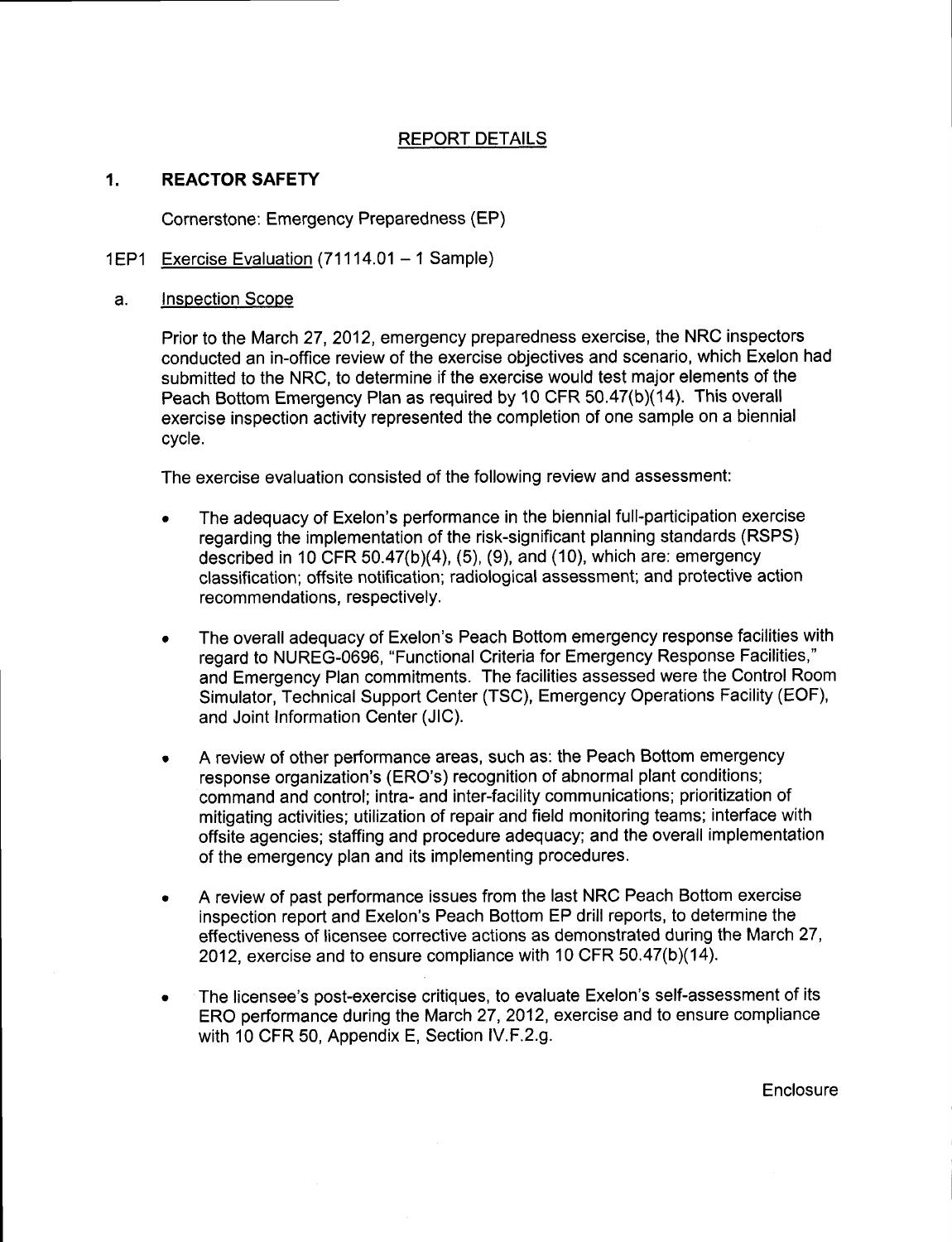The inspectors reviewed the documents listed in the attachment to this report.

#### b. Findinqs

No findings were identified.

### 4. OTHER ACTIVITIES (OA)

#### 4OA1 Performance Indicator (PI) Verification (71151 - 3 Samples)

#### a. Inspection Scope

The inspectors reviewed data for the Peach Bottom EP Pls, which are: (1) Drill and Exercise Performance (DEP); (2) Emergency Response Organization (ERO) Drill Participation; and, (3) Alert and Notification System (ANS) Reliability. The last NRC EP inspection at Peach Bottom was conducted in the first calendar quarter of 2011, so the inspectors reviewed supporting documentation from EP drills, training records, and equipment tests from the first calendar quarter of 2011 through the fourth quarter of 2011, to verify the accuracy of the reported Pl data. The review of these Pls was conducted in accordance with NRC Inspection Procedure 71151, using the acceptance criteria documented in NEI 99-02, "Regulatory Assessment Performance Indicator Guidelines," Revision 6.

This inspection activity represented the completion of three samples.

#### b. Findinqs

No findings were identified.

#### 4OAO Meetinqs. includinq Exit

On March 29, 2012, the inspectors presented the results of this inspection to Mr. G. Stathes, Peach Bottom Plant Manager, and other members of the Exelon staff. No proprietary information was provided to the inspectors during this inspection.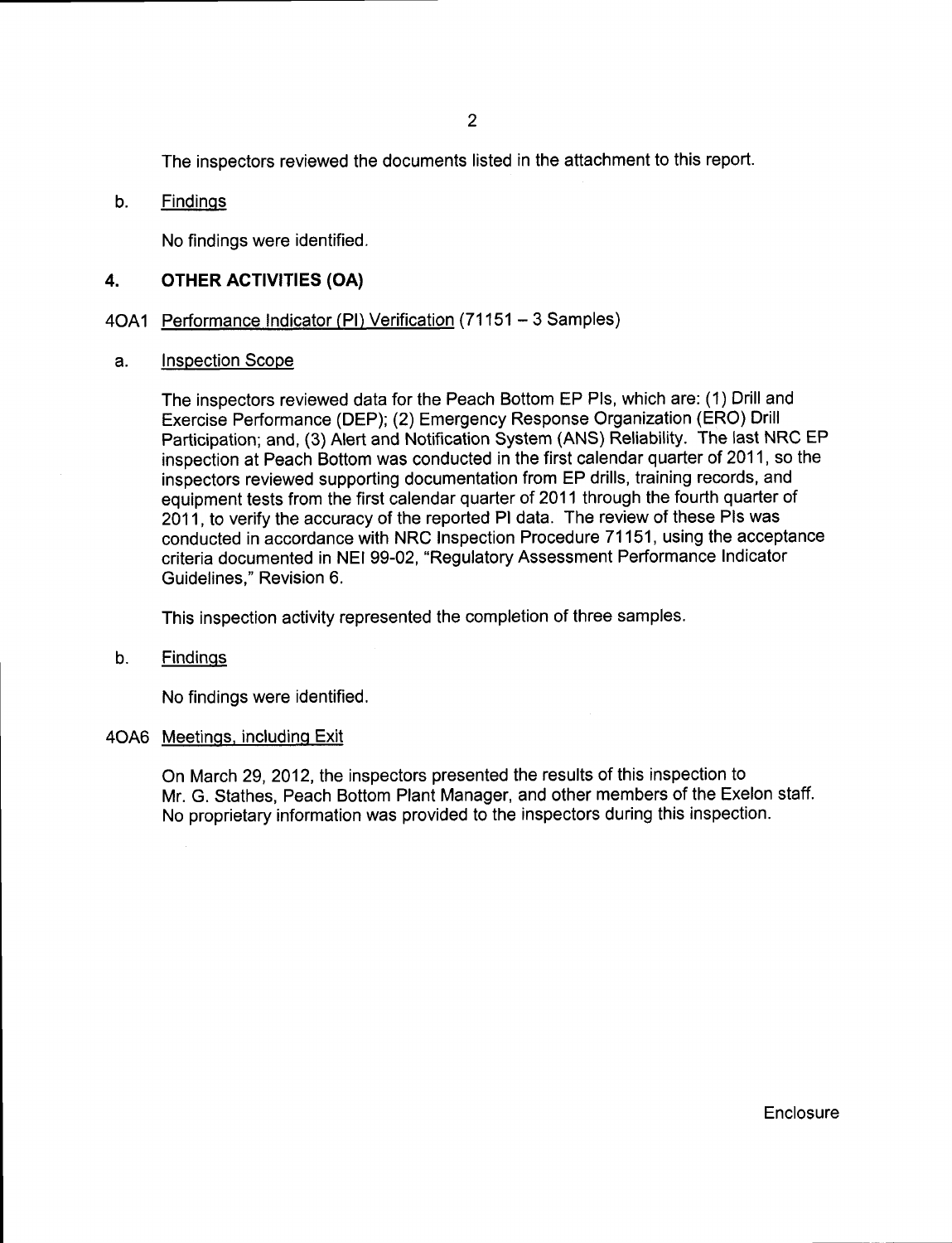# A-1 ATTACHMENT

#### SUPPLEMENTAL INFORMATION

#### KEY POINTS OF CONTACT

#### Licensee Personnel

G. Stathes, Plant Manager

N. Alexakos, Emergency Preparedness Manager

D. Striebig, Emergency Preparedness Coordinator

#### LIST OF ITEMS OPENED, CLOSED, AND DISCUSSED

None.

#### LIST OF DOCUMENTS REVIEWED

#### Section 1EPl: Exercise Evaluation

EP-AA-1000, Exelon Nuclear Standardized Emergency Plan (Revision 20) EP-AA-1007, Peach Bottom Atomic Power Station Emergency Plan Annex (Revision 23) Peach Bottom Emergency Plan lmplementing Procedures Peach Bottom March 27,2012, Emergency Exercise Scenario Package Peach Bottom Emergency Preparedness Drill Reports, January 2011 - March 2012 Condition Reports generated as a result of the march 27, 2012, exercise (As documented in PBAPS 2012 Graded Exercise Evaluation Report, dated April 26, 2012)

#### Section 4OA1: Performance Indicator Verification

EP-M-125-1001, EP Performance Indicator Guidance (Revision 6) ERO Drill Participation PI data, January 2011 - December 2011 Afert Notification System Pl data, January 2011 - December <sup>2011</sup> DEP PI data, January 2011 - December 2011